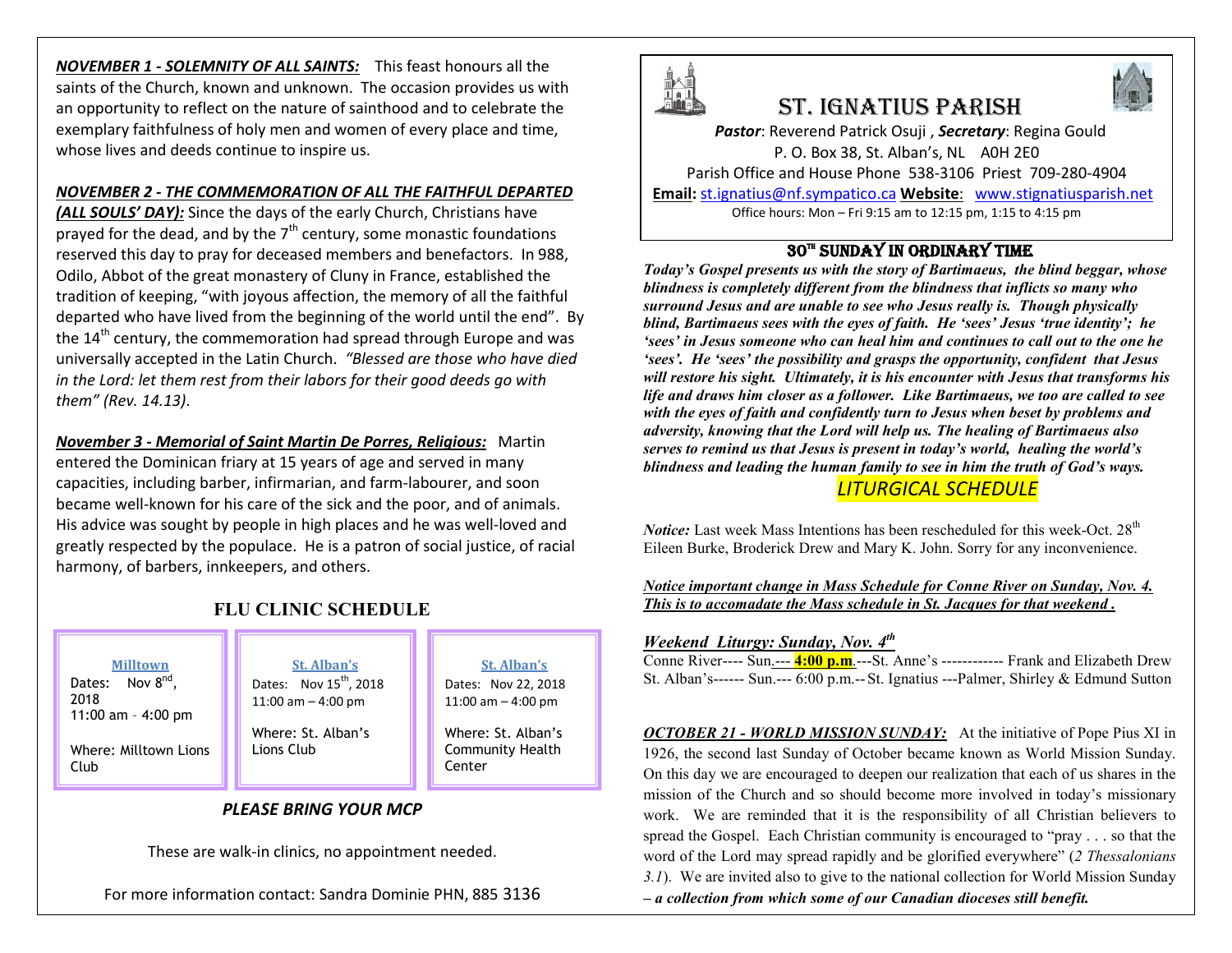# MInIStrIES' SchEDuLE FOr WEEkEnD MaSSES

| <b>DATE</b> | <b>Sacristan</b> | <b>Reader</b>       | <b>Collectors</b>                                 | <b>Communion</b> | Altar                    | <b>Music</b>                    |
|-------------|------------------|---------------------|---------------------------------------------------|------------------|--------------------------|---------------------------------|
|             |                  |                     |                                                   | <b>Minister</b>  | <b>Servers</b>           |                                 |
| Oct.<br>27  | <b>NO MASS</b>   |                     |                                                   |                  |                          |                                 |
| Oct.<br>28  | Mary Organ       | Philomena<br>Sutton | Willie MacD.<br>Pat Pittman                       | Mary Organ       | Jenny<br>Brenda<br>Davis | Children'<br>s Choir<br>Valerie |
| Nov.<br>3   | <b>No Mass</b>   |                     |                                                   |                  |                          |                                 |
| Nov.<br>4   | Jenny<br>Maggie  | Mary Organ          | Mike Snook<br>Perry Cox<br><b>Helena Thornhil</b> | Valerie Hoskins  | Edith<br>Patsy           | Mary<br>Organ                   |

## FINANCIAL STATEMENT FOR SEPTEMBER, 2018

| INCOME                      |                                                            |             |
|-----------------------------|------------------------------------------------------------|-------------|
|                             | CANDLES                                                    | \$200.00    |
|                             | CATECHETICAL PROGRAM                                       | 250.00      |
|                             | <b>CERTIFICATES</b>                                        | 10.00       |
|                             | DIOCESAN COLLECTIONS                                       | 236.00      |
|                             | <b>FUNDRAISERS</b>                                         | 3,790.00    |
|                             | OFFERTORY- ENVELOPES                                       | 7.022.00    |
|                             | OFFERTORY - LOOSE                                          | 910.65      |
|                             | <b>STIPFNDS</b>                                            | 455.00      |
| Total Income                |                                                            | \$12,873.65 |
| Expense                     |                                                            |             |
|                             | <b>BANK SERVICE CHARGE</b>                                 | \$62.49     |
|                             | <b>CHURCH SUPPLIES</b>                                     | 106.37      |
|                             | DIOCESAN REMITTANCES                                       | 390.00      |
|                             | GROCERIES & HOUSEHOLD SUPPLIES                             | 574.52      |
|                             | <b>HEAT &amp; LIGHTS- NL HYDRO</b>                         | 252.22      |
|                             | <b>HEATING FUEL-CHURCH</b>                                 | 1.004.48    |
|                             | <b>HST RECOVERABLE</b>                                     | 293.17      |
|                             | <b>MASS STIPEND PAYMENT</b>                                | 200.00      |
|                             |                                                            | 91.38       |
|                             | POSTAGE, OFFICE SUPPLIES, ADMIN<br><b>RECEIVER GENERAL</b> | 551.76      |
|                             |                                                            |             |
|                             | <b>REPAIRS &amp; MAINTENANCE</b><br>*SALARIES- LAY EMPL.   | 2,315.85    |
|                             |                                                            | 5,258.00    |
|                             | **SALARY - CLERGY                                          | 3,900.00    |
|                             | SPECIAL/SOCIAL EVENTS-Fr. O'Reiley                         | 850.00      |
|                             | <b>TRAVEL AND AUTO EXPENSE</b>                             | 533.26      |
|                             | <b>TV CABLE</b>                                            | 78.96       |
|                             | YOUTH RELIGION PROGRAM-BOOKS                               | 2,100.50    |
| <b>Total Expense</b>        | \$18,562.96                                                |             |
| <b>NET INCOME/DEFICIT -</b> | <u>- \$5.689.31</u>                                        |             |

*\*Salary-Lay includes salary for window repair \*\*Salary-Clergy is for Sept & October*

## *GOSPEL SING*

The Knights of Columbus will be hosting a Gospel/Christmas Sing at St. Ignatius Church on Sunday, November 25 from 2:00-4:00. All funds raised will be used to support the Religion program including the cost of books and other resources required throughout the year. The cost of admission is \$5 adults, \$3 students. There will be a 50/50 draw as well as a bake sale starting at 1:30.

#### *Points to Ponder:*

- + Do I always do what God wants me to do?
- + Am I always aware of God's steadfast love?
- + Do I live for the praise of God's glory?
- + Am I living the simple and holy life that Jesus wants me to live?

#### *HALLOWEEN HISTORY*

Halloween originated with the ancient Celtic festival of Samhain, (pronounced sow-in) when people would light bonfires and wear costumes to ward off ghosts. In the eighth century, *Pope Gregory III designated November 1 as a time to honor all saints; soon, All Saints Day incorporated some of the traditions of Samhain*. The evening before was known as All Hallows Eve, and later Halloween. Over time, Halloween evolved into a day of activities like trick-or-treating, carving jack-o-lanterns, festive gatherings, donning costumes and eating sweet treats.

In the second half of the nineteenth century, America was flooded with new immigrants. These new immigrants, especially the millions of Irish fleeing the Irish Potato Famine, helped to popularize the celebration of Halloween nationally.

By the 1920s and 1930s, Halloween had become a community-centered holiday, with parades and town-wide Halloween parties as the featured entertainment. Despite the best efforts of many schools and communities, vandalism began to plague some celebrations in many communities during this time.

By the 1950s, town leaders had successfully limited vandalism and Halloween had evolved into a holiday directed mainly at the young. Due to the high numbers of young children during the fifties baby boom, parties moved from town civic centers into the classroom or home, where they could be more easily accommodated.

Between 1920 and 1950, the centuries-old practice of trick-or-treating was also revived. Trick-or-treating was a relatively inexpensive way for an entire community to share the Halloween celebration. In theory, families could also prevent tricks being played on them by providing the neighborhood children with small treats.

# HAVE A SAFE AND HAPPY HALLOWEEN!!!!